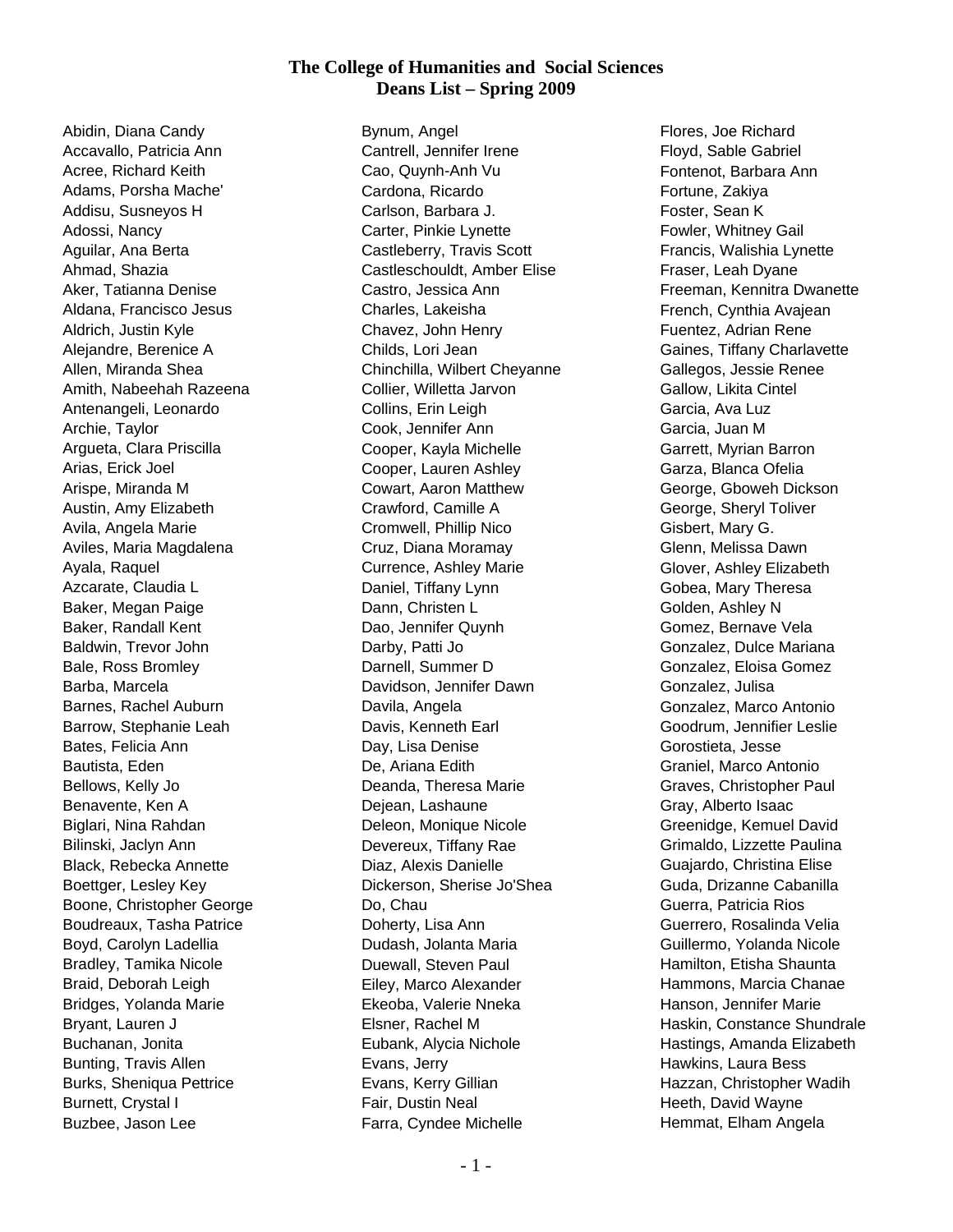## **The College of Humanities and Social Sciences Deans List – Spring 2009**

Herink, Sparkle Herman, Lisa C Hernandez, Elizabeth Monica Hernandez, Jennifer Joan Hernandez, Olga Lydia Herrera, Adriana Guadalupe Hinke, Miguel A Hogue, Chad Holub, Ashley Dyane Hood, Sara Michelle Hotchkiss, Nichole Jean Hubert, Margaret Ann Hudson, Karen Ann Hughes, Mary Elizabeth Humphreys, Karen Denise Inampudi, Naveen Iqbal, Asiya S Jabbour, Tereasa Jackson, Lester Reynard Jacobo, Gustavo Vladimir Jefferson, Camedra Loree Jewett, Terrance Andre Jones, Haley Nicole Kassem, Nada Zouhir Keefover, Jessica Beth Kelley, Erica Louise Kemp, Toni Louise Kerr, Mark Anthony King, Chelisse Renea Kring, Cyril Dayton Krouse, Laura Marie Kueffer, Erica Erin Landrum, Joel Keith Largo, Suzanne Alilaen Lawson, Paula Marilyn Leathers, James Terril Leblanc, Amanda Cain Legnon, Mandy Lemond, Arnetria Nicole Lew, Cristina Benitez Light, Bobby Joe Lively, Mary R Lokay, Kathleen Mary Lona, Luis Enrique Lopez, Mayra Rocio Lopez, Sonia Lord, Amy Elizabeth Macfarlane, Carolyn Maggard, Jacob J. Manak, Jason Frank Manriquez, Veronica Maria

Marentes, Marissa Yesenia Martinez, Claudia Margarita Martinez, Guadalupe Natividad Martinez, Jennifer Martinez, Jose Raul Martinez, Kim Martinez, Monica Martha Math, Marina Sam Mathews, Jovan Jonte Matos, Hae Mattox, Kenneth Alan May, Stacy Danell Mccaddon, Marsha Joan Mccleskey, April Mcfadden, Steven Willis Mcglohn, Cathy Lee Mckinley, Scotty James Mcleod, Andrew Michael Mealey, Matthew Adam Melchor-Chavez, Yolanda Mendivil, Tiarra Danette Mendoza, Mariela Michael, Sarah Louise Mikel, Christopher J Miller, Michelle Lee Miller, Paulette Jewel Mize, Tricia Leann Molitor, Michael Andrew Molnar, James Albert Montgomery, Julie A Montgomery, Kimberly Michelle Moran, Juan Jose Mordhorst, Michelle Marie Morris, Jessica Lynn Morris, Tomanicka Lanona Mosley, Dawnyhell Yvette Mullins, Christopher Earl Murphy, Catherine Anita Muse, Tracy L Naylor, Queshana Brionne Needham, Eric Lester Newell, Ricki Lynn Nganga, Mary Nyakio Nguyen, Richard D Nguyen, Thu Hoang Niazi, Mohammad Baleegh Nixon, Geneva Marie Northern, Jeffrey M Odika, Cynthia C Olukanni, Omolola Aina Ooi, Divya Sue-Lyn

Ortiz, Nathalie Pace, Operium Venise Padilla, Sylvia Pantoja, Maria Parker, Joseph Parker, Rachael Michele Parker, Toshiba Vantrese Parkin, Caitlin R Patterson, Dana Michelle Pattisapu, Jogi Rao Paul, Treava Lanette Pavelka, Rhonda Kay Pena, Wendy Georgina Pep, Candice Arielle Petty, Rachel Kathleen Pickett, Jamikia A Pierre, Latonya Marie Plata, Alma Duran Polidore, Amanda Jo Popkowski, Joan Sue Porras, Gema Esmeralda Puente, Jaime Rafael Ramos, Raquel Nicandra Randolph, Amanda Rashion Raney, Kristen Lynette Resendez, Lisa M Reyes, Sandy Christian Reyes, Tiffany Richardson, Kristin Suzanne Roberson, Eric James Roberson, Narocka Narail Robinson, Christopher Bryan Robinson, Nichole Yvette Robison, Billie A Rodriguez, Angelina Rodriguez, Dulce Maria Rodriguez, Mary Ann Rodriguez, Monica Roel, Yadira Rojas, Lidia Luz Romero, Criselda Romo, Monica Roquemore, Amber M Rosario, Carlos Enrique Ruano-Zepeda, Georgina Patricia Sabugo, Sofia Irene San, Lisa F. Sanchez, Lorena Dellanir Sanchezaldana, Marissa Sanchez-Almonte, Jose